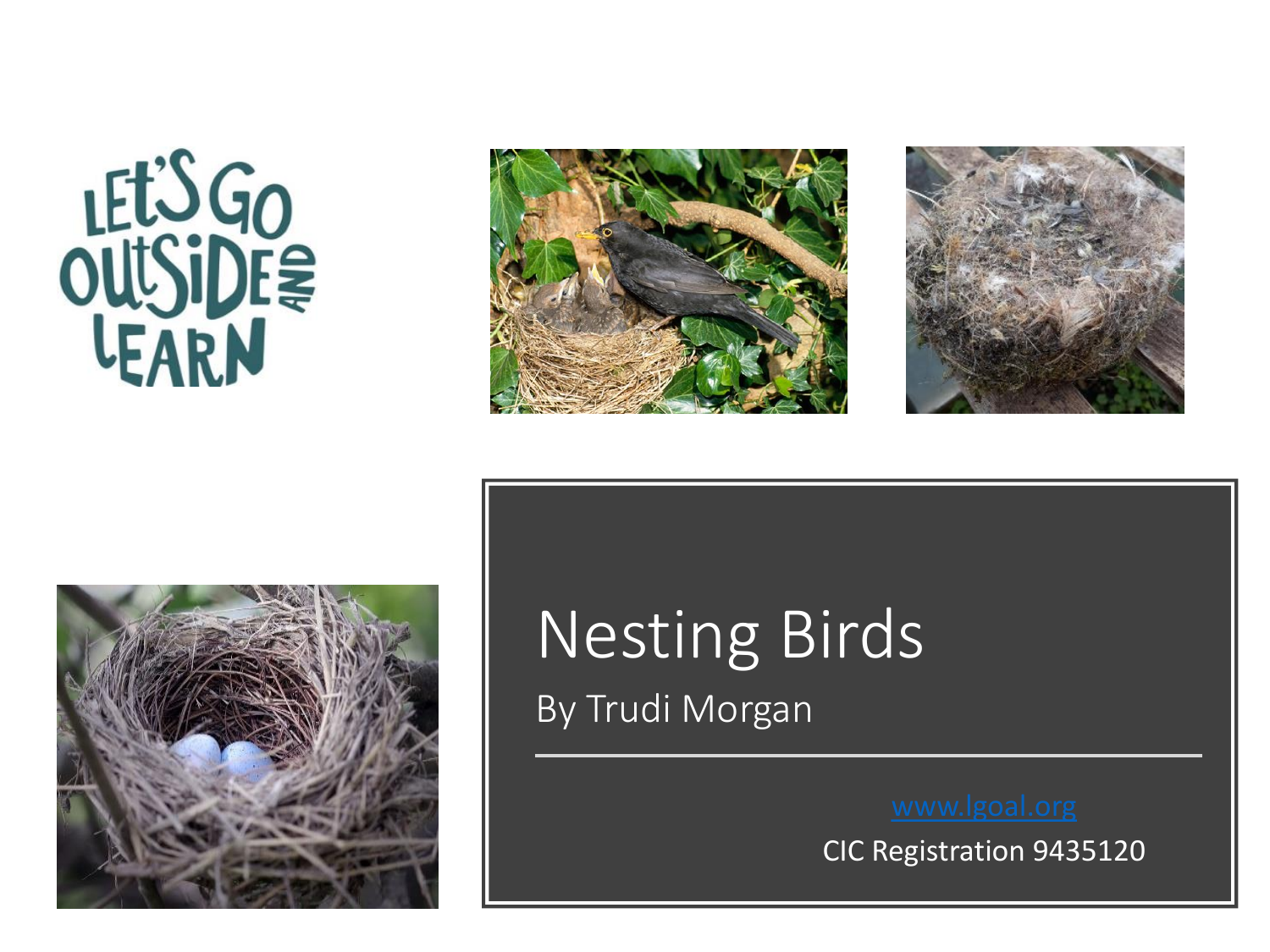

Look out for signs of nesting birds.....

It's now February and the start of the nesting season for many birds. To encourage wildlife into gardens many of us have nesting boxes.

Now is the time to clean out those boxes and remove any old nests, if you haven't already done so, ready for a new incumbent.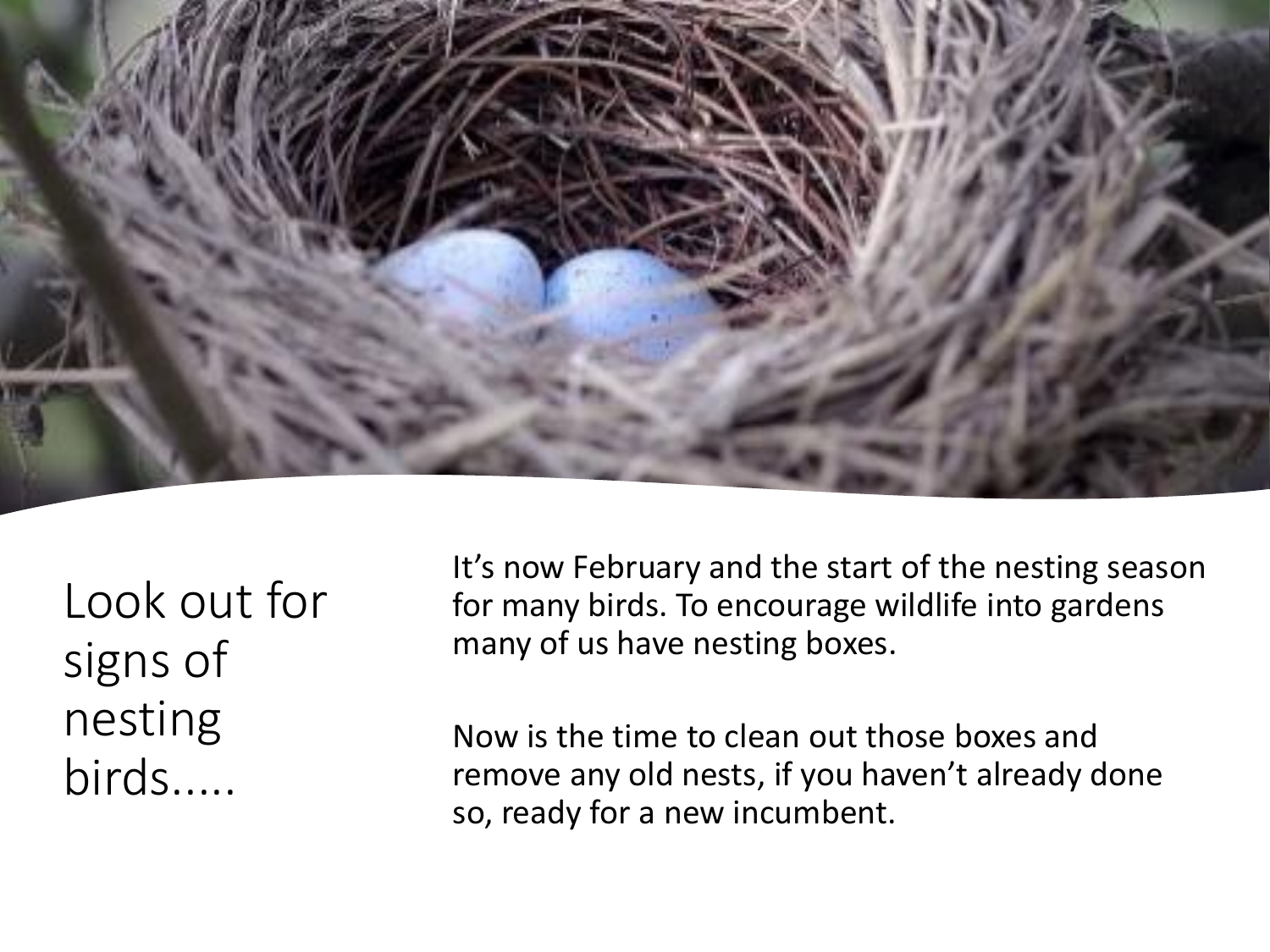## Nest shape.

The nests often take up the shape of the boxes. These two old nests were found in nest boxes last month. The blue patches in one are bit of a mystery. It could be that the birds have collected fluff from blue tennis- type balls thrown by dog walkers.







Birds build nests in a variety of shapes, from simple shallow scrapes to cups to elaborate hanging pouches or cave like structures.

The type of nest, size, location and building materials all help to identify the occupants.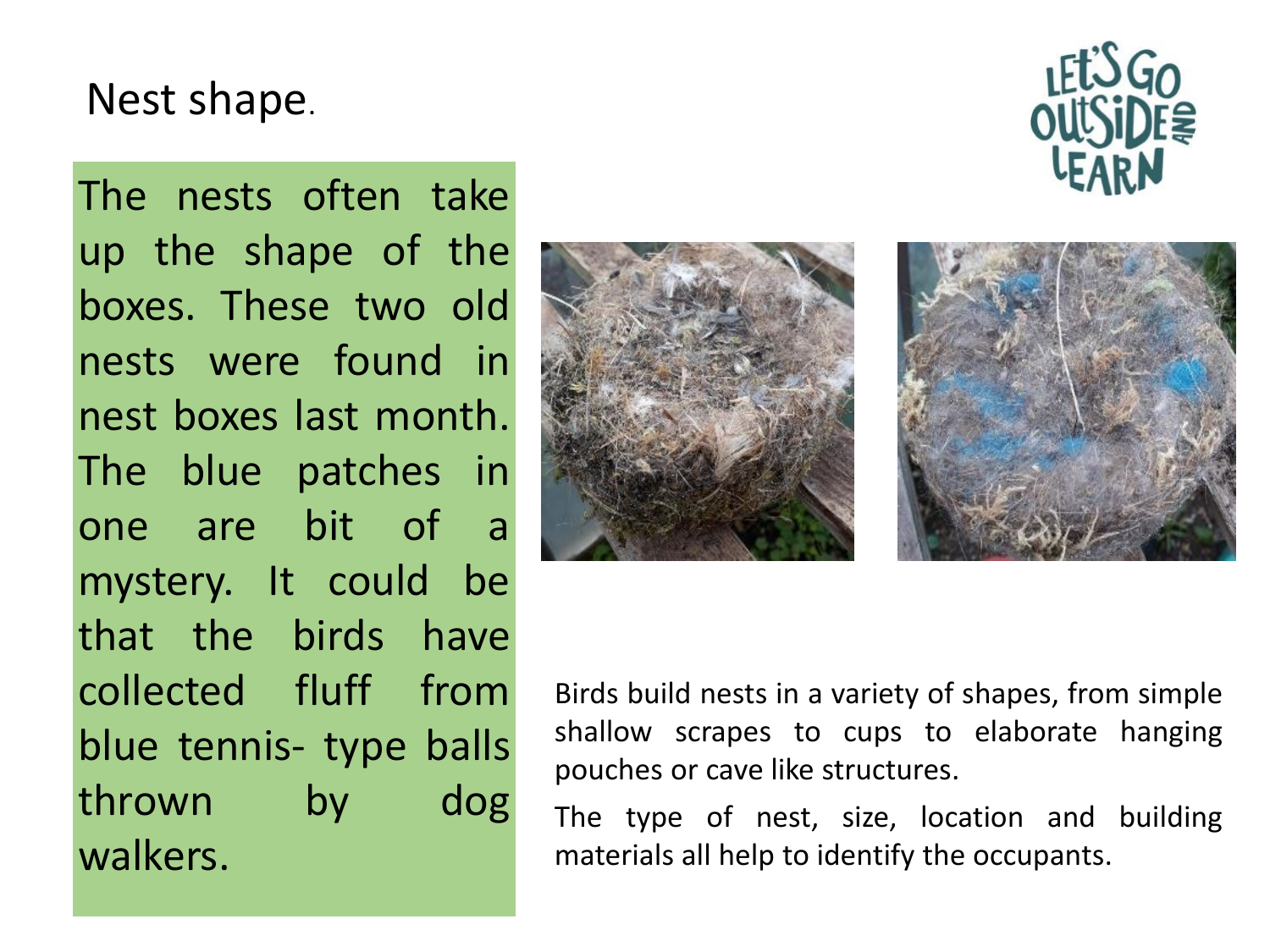## Identifying different nests



This loosely built nest was found in the centre of a bay tree resting where the trunk had been sawn off to reduce the height of the tree. It is probably a robin's nest.